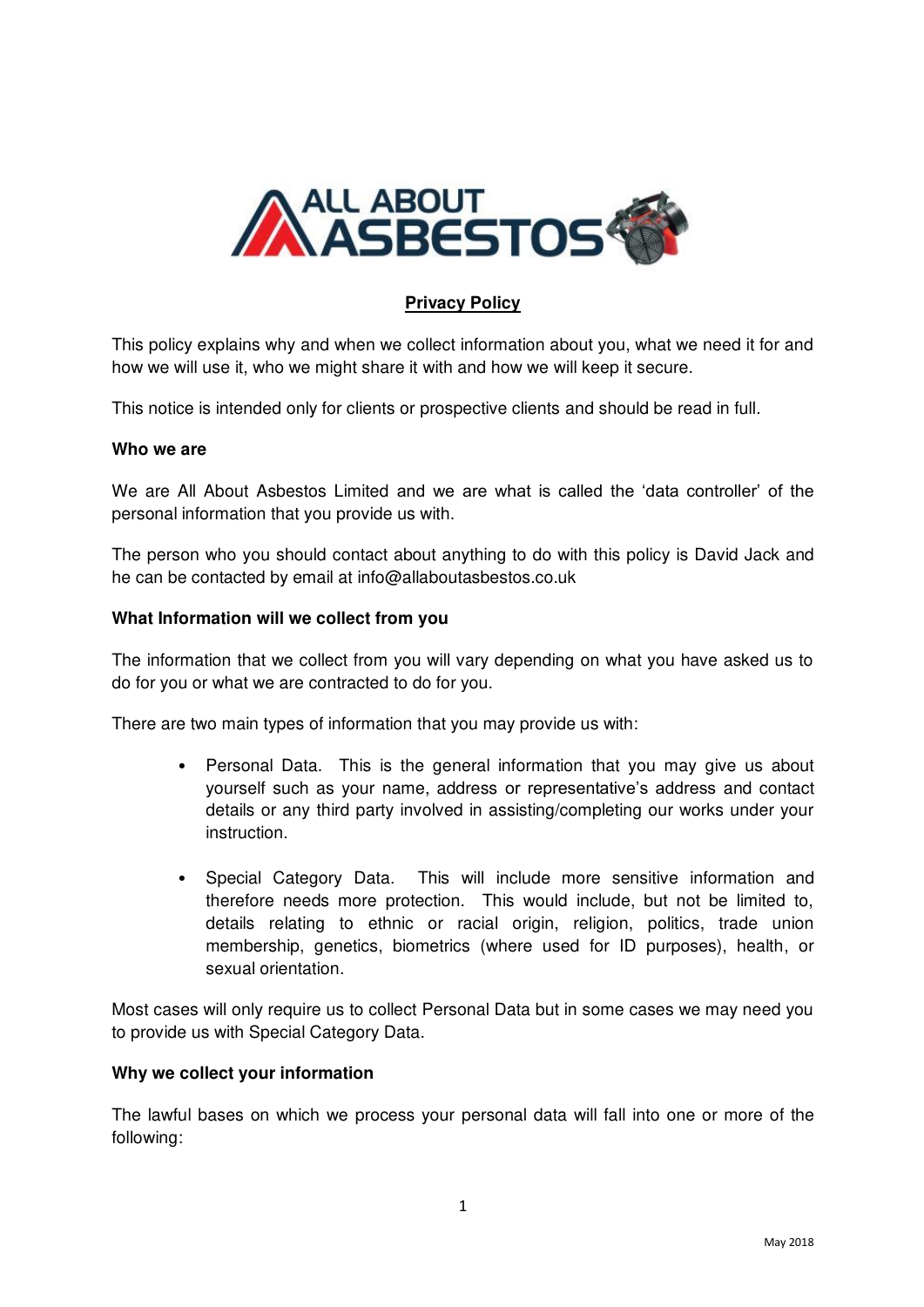- a. A contract. You ask us to act on your behalf and we carry out to work on the basis of your instructions to us. We would be unable to do this unless we collected and processed your data.
- b. Legitimate interests. For instance, it will be necessary to process your data for our monthly invoicing etc. This type of processing would be in the legitimate interests of the business.

## **How we collect your information**

Most of the information that we need we will get directly from you, however some information we may have to get from a third party. Examples are

- You may give us the information yourself either directly, for instance over the telephone or by email, or through our website contact form;
- You may also provide us with information about someone else, having been given their authorisation to do so by them;
- We may be given the information by third parties so that we can undertake work that you have asked us to do for you. Examples of where this information may come from are:
	- o Banks, Building Societies and other financial institutions
	- o Estate Agents who are acting for you in a conveyancing matter
	- o Contractors employed directly or indirectly by you.
	- o Construction companies, professionals representing or working or your behalf.

## **What we need the information for**

We use the information you provide primarily to do the asbestos surveying/removal work that you have asked us to do for you and for related purposes. These may include:

- Seeking advice from third parties, such as experts
- Updating and enhancing client records
- Carrying out credit checks, where you have authorised us to do so
- Analysis to help us manage our practice
- Collecting our fees
- Investigating complaints

We will not use your data for marketing purposes and we will not give, sell or rent your data to anyone else to use for this purpose.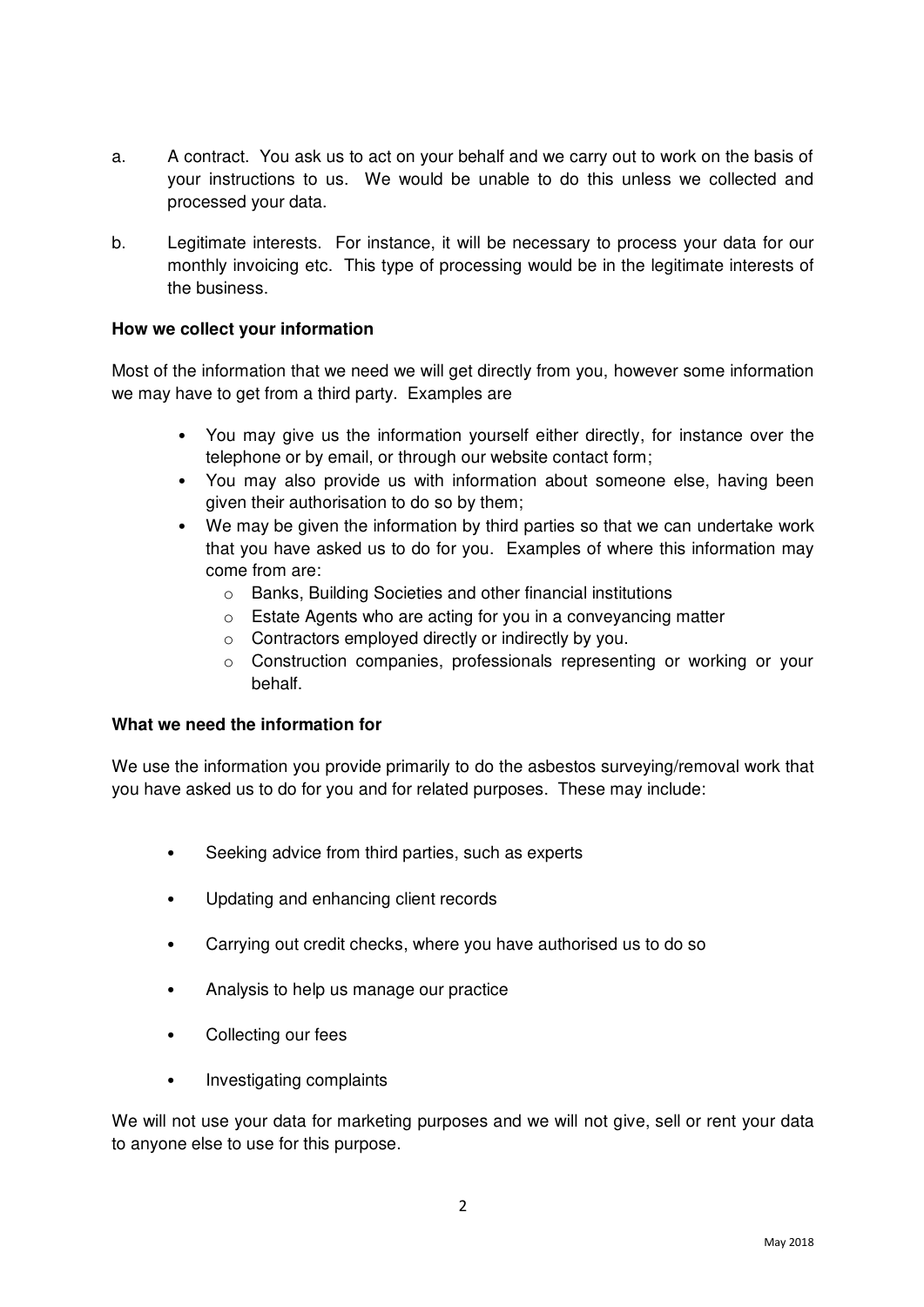# **Who has access to your data**

The information we hold about you is used primarily so that we can carry out the legal work that you have asked us to do. In order to complete this work for you we may need to share your information with third parties which may include:

- Solicitors acting for the other side
- Counsel to obtain advice or to enable them represent you
- Non-legal experts to obtain advice or assistance.
- Banks, Building Societies or other financial institutions
- Mortgage Providers
- Insurance Companies

Your information is also used to make sure that we are running our company efficiently, to ensure that we comply with current legislation. To do this we may need to share your data with other third parties including

- Providers of credit checks
- External Accountants and Auditors, who do our annual accounts and auditing
- Our IT Consultants, who help us with our internal IT issues and ensure that our software and virus and malware prevention systems are kept up to date
- Our Website Consultants, who will pass your initial online enquiry forms to us and monitor the frequency of visits to our website
- Our Cloud providers, who help us to store your information
- Any third party that we are required to contact in the course of our work for our clients

Where we need to share your information with a third party we will ensure that they comply with our standards of data protection and that your information is not used by them for any other reason unless you have agreed expressly that they can do so.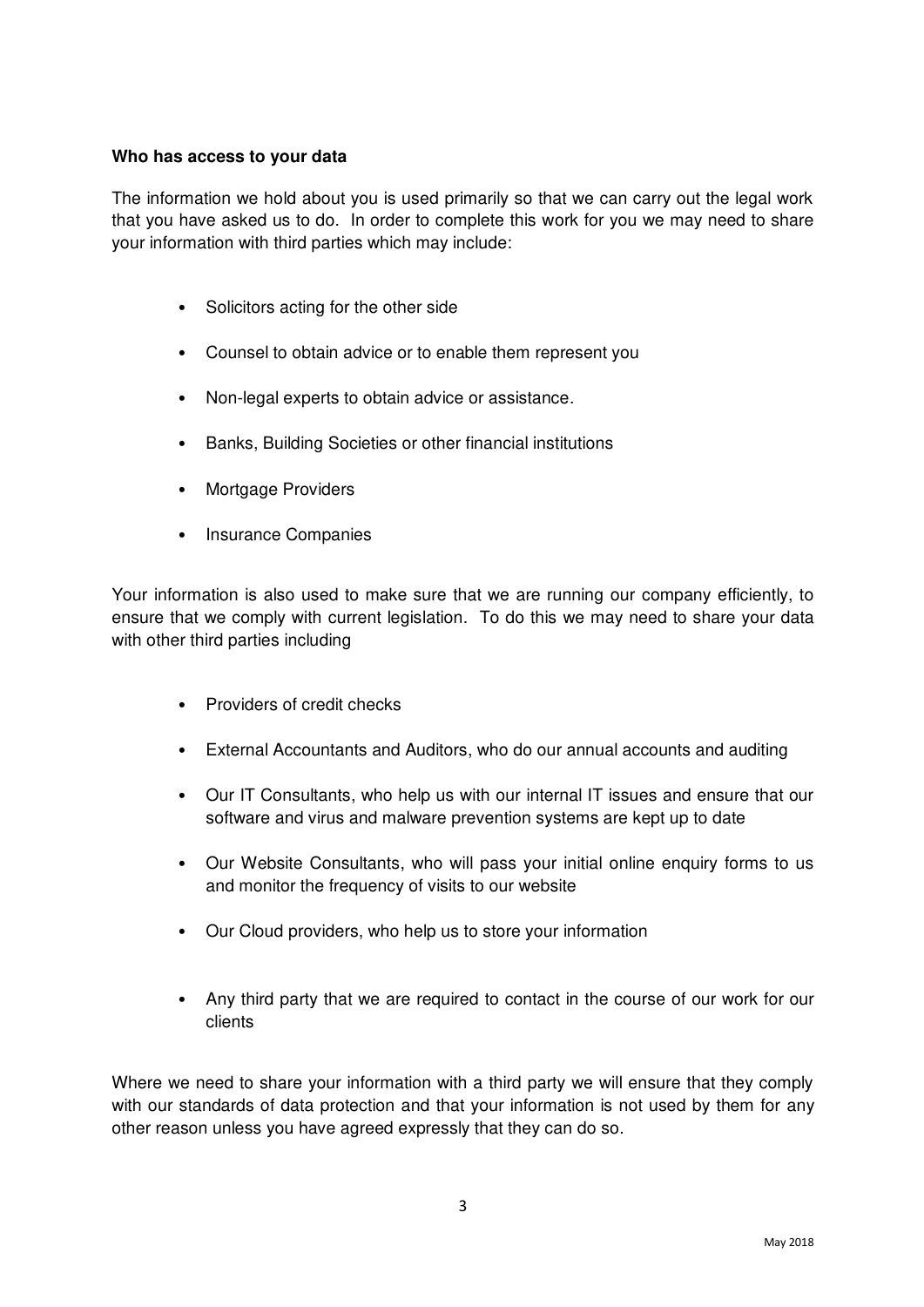There may be some data that requires your separate specific consent before we are permitted to use it. If this is the case we will contact you separately.

#### **How we keep your data safe**

We take protection of your data seriously and take all reasonable measures to keep your data safe.

All staff receive training on how to ensure data is protected.

We have high standards of technology to protect against data loss, misuse, alteration or destruction. We use computer safeguards such as firewalls and malware and virus detection software. These are monitored and a full check on all workstations is carried out monthly. All data is backed up automatically onto the 'cloud'.

We do not sell your information on to third parties, nor do we share your information for marketing purposes.

#### **How long we keep your data for**

We will look to keep your data for as long as we need to. This amount of time will vary depending on what you are asking us to do for you.

We will need to keep your information unless we are instructed otherwise as names and addresses need to be included on asbestos surveys and other documents we may need to supply you with waste consignment notes from the Environmental Agency as proof of asbestos disposal on remediation projects.

In some cases, we may need to keep your information for longer. For instance, when an asbestos survey has been conducted a working document is produced and will have a contact name and address of the instructing party/parties. This document will also be backed on our servers to be held for our clients should they require further copies at a later date.

#### **Your rights**

Our use of your information is subject to the General Data Protection Regulation (**GDPR**) (Regulation (EU) 2016/679), or such other legislation that may currently be, or come into, force, and our duty of confidentiality. These regulations provide for various rights which include the following:

You can ask for a copy of your personal data. This is known as a Subject Access Request (SAR). If you wish to make a request please do so in writing to All About Asbestos Limited or contact the person who is dealing with your matter. If you ask for a copy of your data you will be given a copy of the data that we hold for you e.g. name, address, contact details.

You have the right to erasure of your data, also known as 'the right to be forgotten'. You can make such a request either verbally or in writing and we will respond to your request